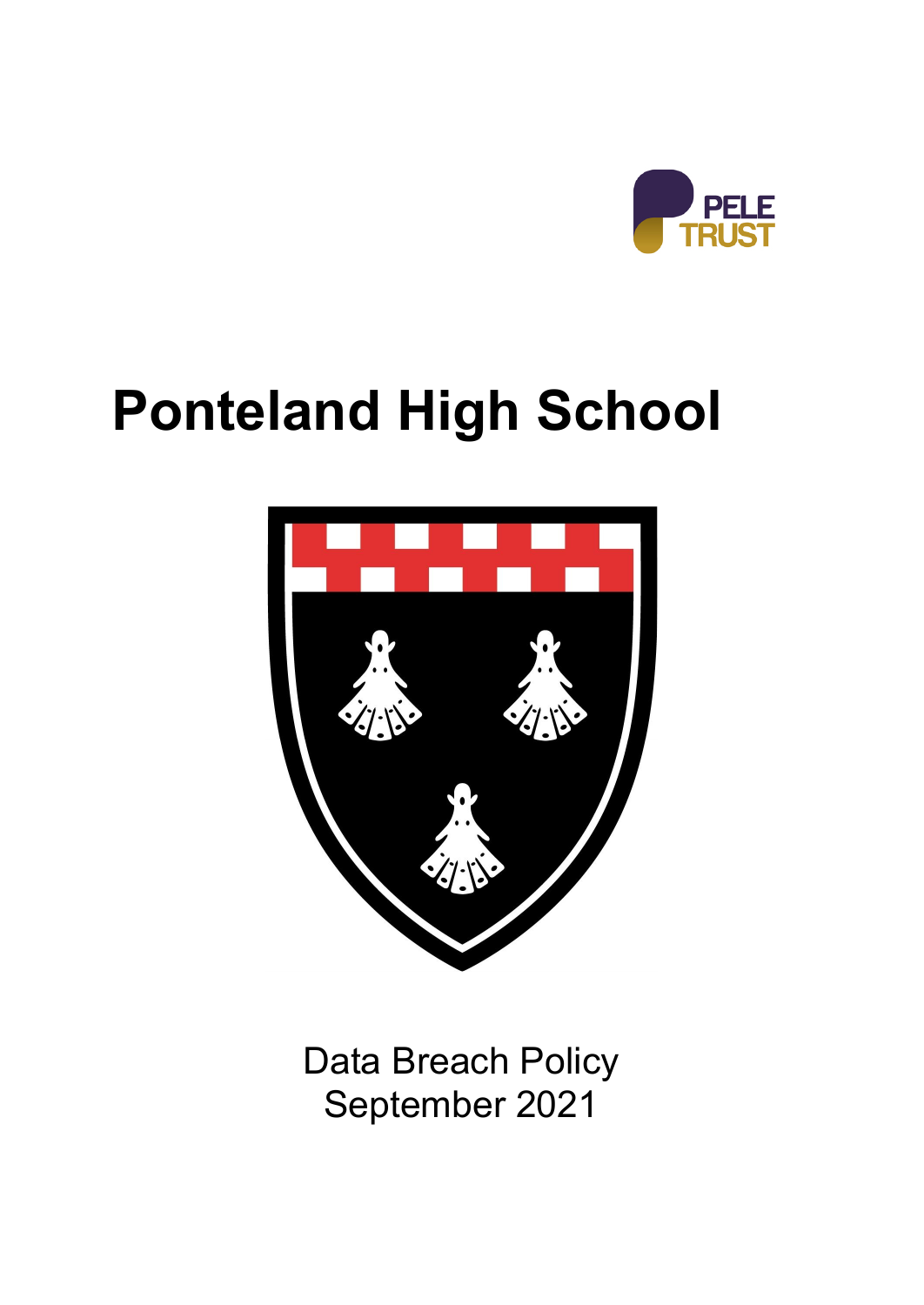#### **Introduction**

Ponteland High School is committed to maintaining the confidentiality of its information and ensuring that the details of the finances, operations and individuals within the school are protected.

The school recognises, however, that any organisation can be subject to breaches of security particularly given the amount of information that is stored online or on electronic devices which are increasingly vulnerable to cyber-attacks.

## **What is a personal data breach?**

A personal data breach means a breach of security leading to the accidental or unlawful destruction, loss, alteration, unauthorised disclosure of, or access to, personal data.

This includes breaches that are the result of both accidental and deliberate causes.

Personal data breaches can include:

- Access by an unauthorised third party;
- Deliberate or accidental action (or inaction) by a controller or processor;
- Sending personal data to an incorrect recipient:
- Computing devices containing personal data being lost or stolen;
- Alteration of personal data without permission; and
- Loss of availability of personal data.

#### **Identifying a personal data breach**

Any member of staff who becomes aware of a personal data breach, or is concerned that a personal data breach may have occurred, should report it to the Headteacher or Business Manager immediately.

Failure to do so may prevent the timely containment of the breach and result in the school falling foul of GDPR requirements.

The priority in the first instance will always be to assess the risk of any breach in order to take the most appropriate action.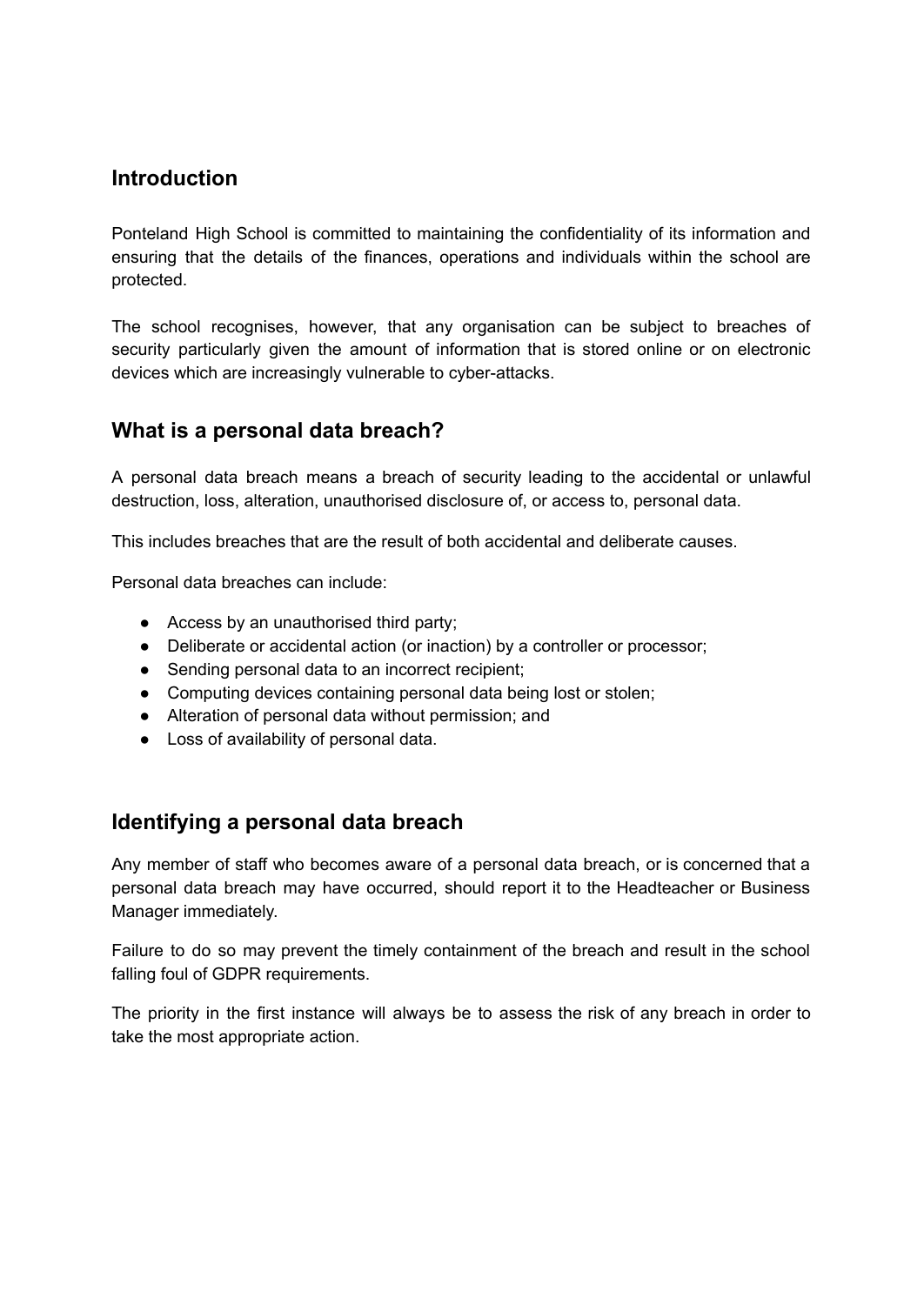# **Recording a breach**

When an incident is raised the Headteacher or nominated colleague will gather and record the following information:

- Name of the individual who has raised the incident
- Description of the incident
- Description of the data which may be compromised
- Description of any perceived impact
- Description of any devices involved, e.g. school-owned laptop
- Location of the equipment involved
- Contact details for the individual who discovered the incident

All breaches will be recorded in the Data Breach Log which is held by the Business Manager and Headteacher.

## **Assessing the risk**

As quickly as reasonably possible it should be determined whether any personal data is involved or compromised and if so, to what extent and severity.

The investigation officer will consider the impact of the breach in terms of likelihood and severity of the resulting risk to people's rights and freedoms.

In assessing risk to rights and freedoms, it's important to focus on the potential negative consequences for individuals. Recital 85 of the GDPR explains that:

"A personal data breach may, if not addressed in an appropriate and timely manner, result in physical, material or non-material damage to natural persons such as loss of control over their personal data or limitation of their rights, discrimination, identity theft or fraud, financial loss, unauthorised reversal of pseudonymisation, damage to reputation, loss of confidentiality of personal data protected by professional secrecy or any other significant economic or social disadvantage to the natural person concerned."

The following questions will be considered in order to fully and effectively assess the risks that the breach has brought, and to help take the next appropriate steps.

- What type and how much data is involved?
- How sensitive is the data (as defined in the GDPR)?
- Has individuals' personal data been compromised how many individuals are affected?
- Who are these individuals are they pupils, staff, Academy Committee Members, volunteers, stakeholders, suppliers?
- Could their information be misused or manipulated in any way?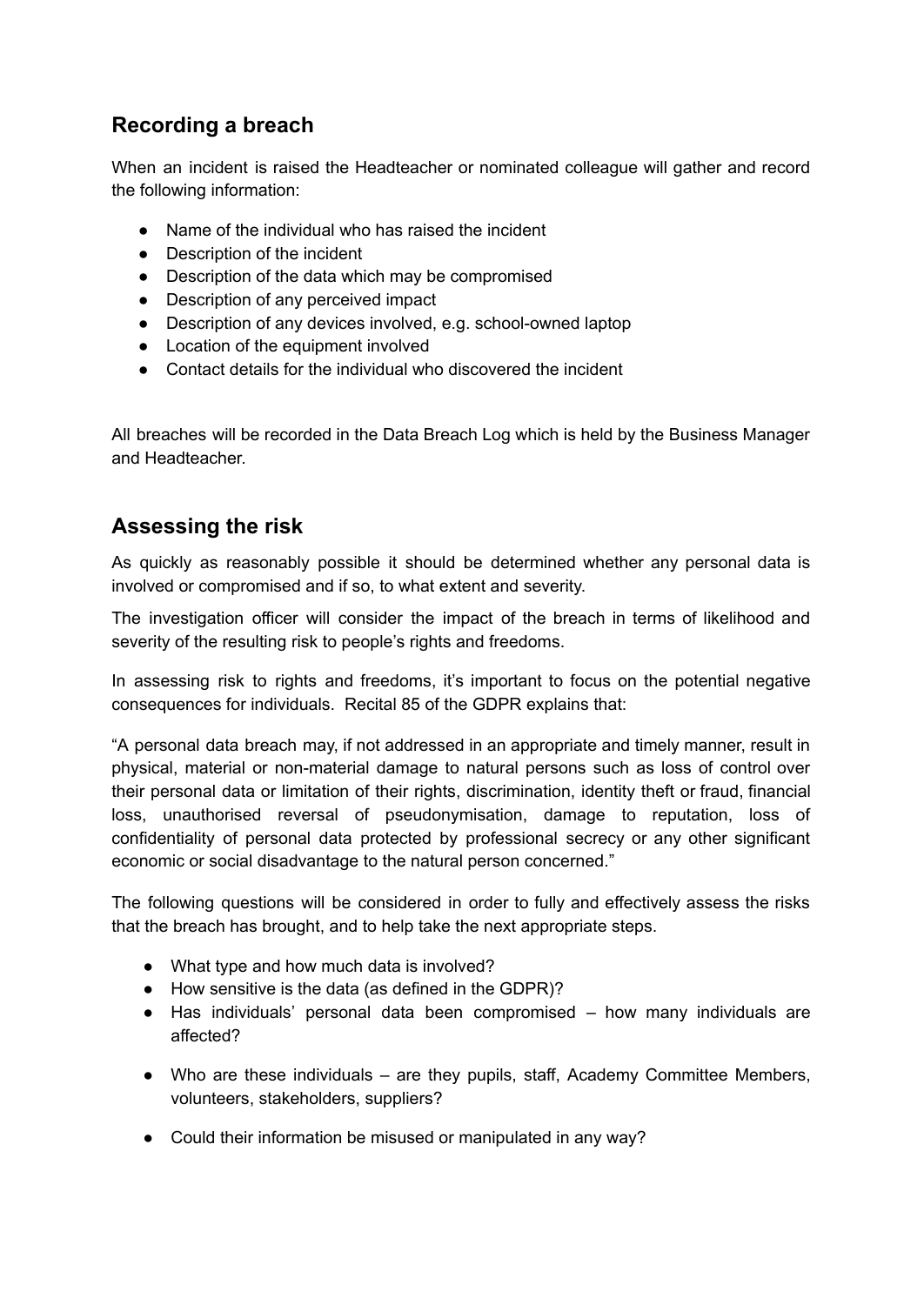- Could harm come to individuals? This could include risks to the following:
	- o Physical safety
	- o Emotional wellbeing
	- o Reputation
	- o Finances
	- o Identity
	- o Private affairs becoming public
- What has happened to the data has it been lost, stolen, deleted or tampered with?
- Are there any protective measures in place to prevent or restrict access to the data such as data and/or device encryption?
- **●** If the data has been compromised are effective measures in place that have mitigated the impact of this, such as the creation of back-up tapes and spare copies?
- Are there further implications beyond the risks to individuals? Is there a risk of loss of public confidence/damage to the school's reputation, or risk to the school's operations?

In the event that the person assessing the risks to the school are not confident in the risk assessment they will seek advice from the school Data Protection Officer and/or the Information Commissioner's Office (ICO).

#### **Low Risk Breach**

If it is the determined that the severity and associated risk of the data breach is low, the incident will be managed in accordance with the following procedures:

- The incident is recorded using the Data Breach log log.
- All necessary action will be taken to minimise the breach and prevent any recurrence.
- Any further action which could be taken to recover lost or damaged data will be identified – this includes the physical recovery of data, as well as the use of back-ups.
- Training and guidance will be provided for any individual concerned.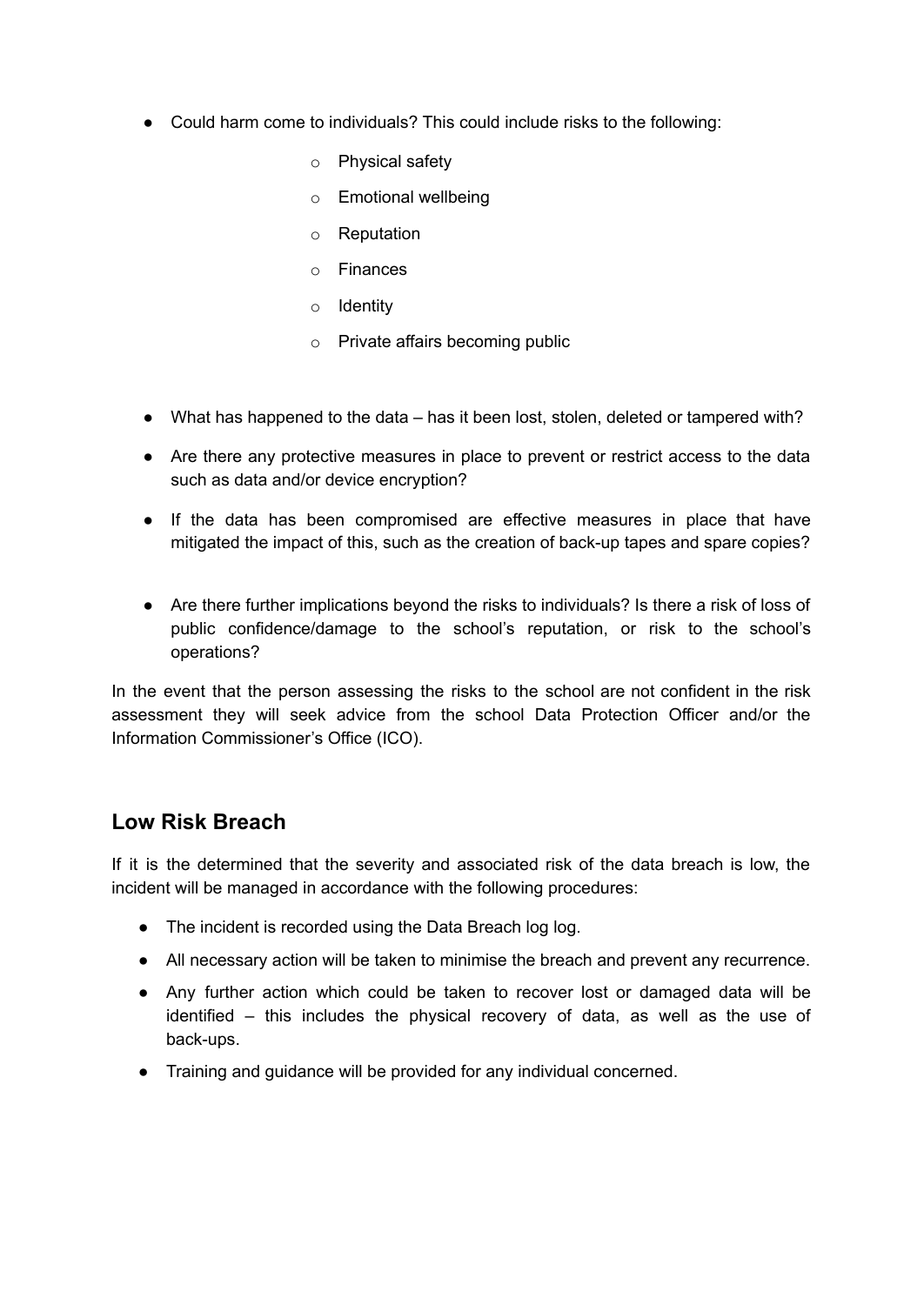# **High Risk Breach**

Where the breach is significant, or the impact or risk is high the school will establish what steps need to be taken to prevent further data loss which will require support from various school departments and staff. This action will include:

- Reporting the breach to the school Data Protection Officer
- Reporting the breach to the ICO
- Notifying affected individuals of the breach
- Informing relevant staff of their roles and responsibilities in areas of the containment process
- Taking systems offline
- Retrieving any lost, stolen or otherwise unaccounted for data
- Restricting access to systems entirely or to a small group
- Backing up all existing data and storing it in a safe location
- Reviewing basic security, including:
	- Changing passwords and login details on electronic equipment.
	- Ensuring access to places where electronic or hard data is kept is monitored and requires authorisation.

Where appropriate, e.g. if offences have been committed under the Computer Misuse Act 1990, the Headteacher will inform the police of the data breach.

## **Reporting a breach to the ICO**

A serious breach must be reported to the ICO at the earliest possible opportunity but certainly within 72 hours of the school becoming aware of the breach.

When reporting a breach the GDPR requires that the following information be provided:

- A description of the nature of the personal data breach including, where possible:
	- the categories and approximate number of individuals concerned; and
	- the categories and approximate number of personal data records concerned;
- The name and contact details of the school data protection officer or other contact point where more information can be obtained;
- A description of the likely consequences of the personal data breach; and
- A description of the measures taken, or proposed to be taken, to deal with the personal data breach, including, where appropriate, the measures taken to mitigate any possible adverse effects.

It is possible that not all information will be available without further or additional investigation. This should not prevent the incident being reported to the ICO. There is provision within the GDPR to provide information in stages as long as appropriate priority is being given to the investigation.